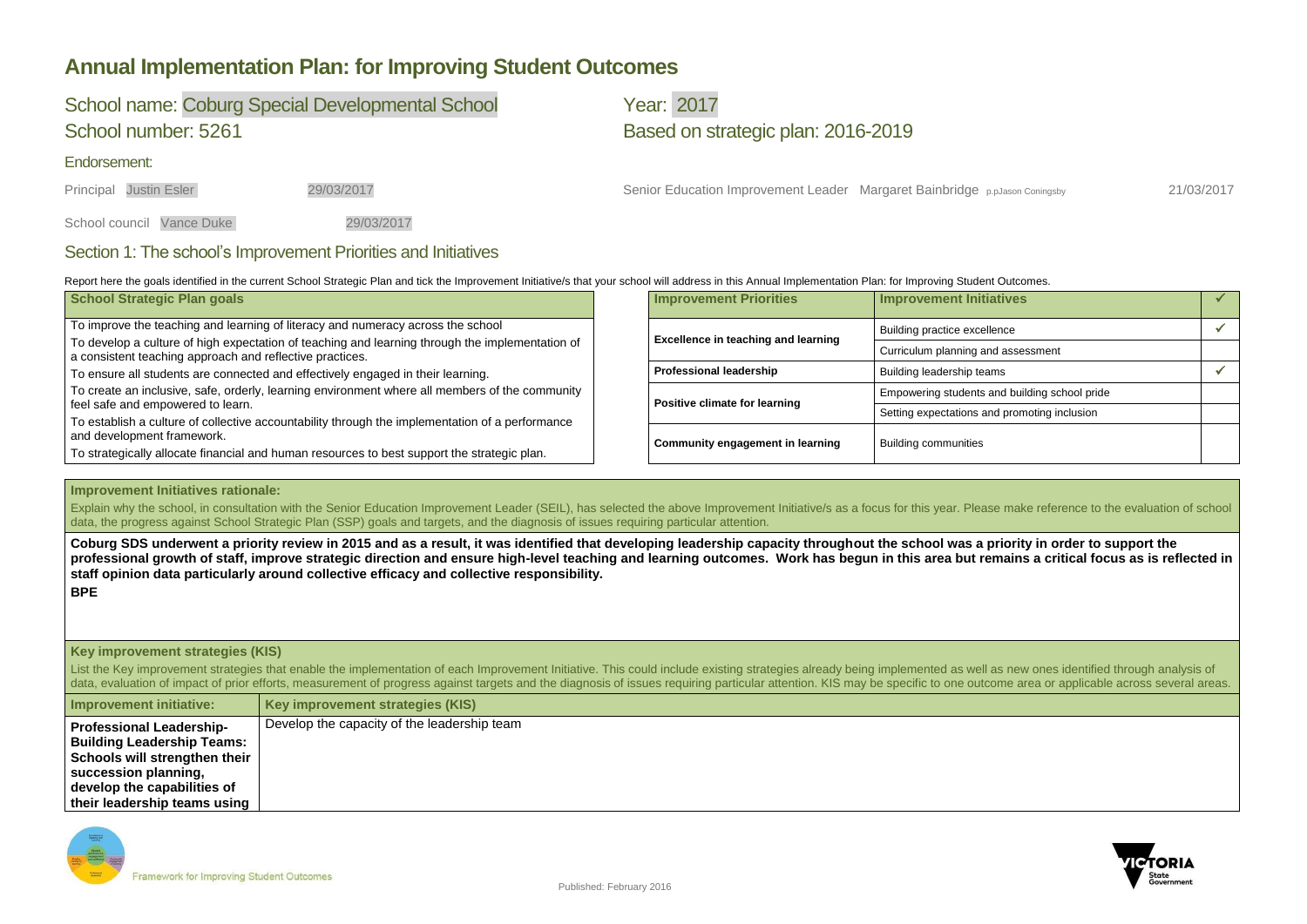Published: February 2016

gy and instructional practice.

| evidence                                                                             |                                                                                                                                       |
|--------------------------------------------------------------------------------------|---------------------------------------------------------------------------------------------------------------------------------------|
| <b>Building Practice</b><br><b>Excellence-Excellence in</b><br>teaching and learning | Build teacher capacity through the provision of high level teaching and learning coaching to improve teacher understanding of pedagog |



Framework for Improving Student Outcomes

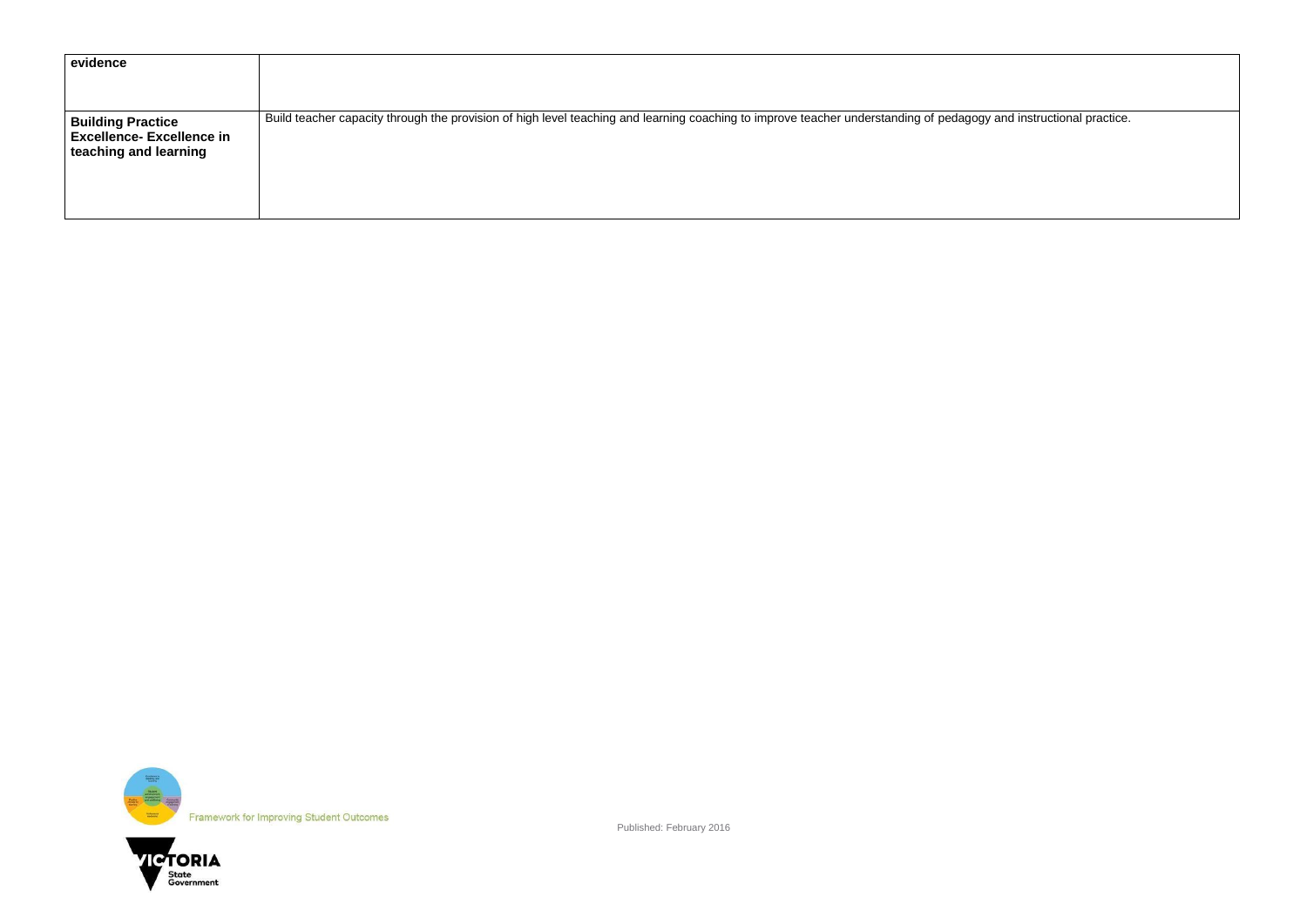

# Section 2: Improvement Initiatives

Each table below is designed to plan for and monitor each Improvement Initiative. Add or delete tables - one for each Improvement Initiative from Section 1 on the previous page. You can also add or delete rows so that ther alignment and line of sight between the key improvement strategies, actions, success criteria and monitoring. The goals come directly from your School Strategic Plan (SSP) - you will find it helpful to keep them in the sam Please not that, in the progress status section, ● ● respectively indicate: ● not commenced or severely behind schedule, ● slightly behind schedule but remediation strategies are in place to get back on schedule and  $\bullet$  on schedule and/or completed.

| <b>STRATEGIC PLAN GOALS</b>                                                    |                                                                                                                                                                                                                                     | [Drafting Note these are the goals in your SSP related to this Improvement Initiative. Sometimes a goal in the SSP can be related to more than one Improvement Initiative. They are recorded here exactly as they are in the S<br>improve the teaching and learning of literacy and numeracy across the school<br>To develop a culture of high expectation of teaching and learning through the implementation of a consistent teaching approach and reflective practices.                                                                                                                                                                                                                                                                                                                                                                                                                                                                                                                                                                                                                                                                                                                                                                                                                                                                                                                                                                                                                                                                                                                                                                                                                                                                                                                                                                                                                                                                                            |              |                                                  |                                                                                                                                                                                                            |                                  |                                                                                                                     |                       |            |  |
|--------------------------------------------------------------------------------|-------------------------------------------------------------------------------------------------------------------------------------------------------------------------------------------------------------------------------------|-----------------------------------------------------------------------------------------------------------------------------------------------------------------------------------------------------------------------------------------------------------------------------------------------------------------------------------------------------------------------------------------------------------------------------------------------------------------------------------------------------------------------------------------------------------------------------------------------------------------------------------------------------------------------------------------------------------------------------------------------------------------------------------------------------------------------------------------------------------------------------------------------------------------------------------------------------------------------------------------------------------------------------------------------------------------------------------------------------------------------------------------------------------------------------------------------------------------------------------------------------------------------------------------------------------------------------------------------------------------------------------------------------------------------------------------------------------------------------------------------------------------------------------------------------------------------------------------------------------------------------------------------------------------------------------------------------------------------------------------------------------------------------------------------------------------------------------------------------------------------------------------------------------------------------------------------------------------------|--------------|--------------------------------------------------|------------------------------------------------------------------------------------------------------------------------------------------------------------------------------------------------------------|----------------------------------|---------------------------------------------------------------------------------------------------------------------|-----------------------|------------|--|
| <b>IMPROVEMENT INITIATIVE</b>                                                  |                                                                                                                                                                                                                                     | Professional Leadership- Building Leadership Teams                                                                                                                                                                                                                                                                                                                                                                                                                                                                                                                                                                                                                                                                                                                                                                                                                                                                                                                                                                                                                                                                                                                                                                                                                                                                                                                                                                                                                                                                                                                                                                                                                                                                                                                                                                                                                                                                                                                    |              |                                                  |                                                                                                                                                                                                            |                                  |                                                                                                                     |                       |            |  |
| <b>STRATEGIC PLAN TARGETS</b>                                                  |                                                                                                                                                                                                                                     | [Drafting Note these are the targets in your SSP related to this Improvement Initiative. Sometimes a target in the SSP can be related to more than one Improvement Initiative. They are recorded here exactly as they are in t<br>For all students to demonstrate individual learning growth against baseline data collected in the Whole School ABLES assessments November 2015 across the learning domains of English,<br>Mathematics and Science.<br>Over the period of the strategic plan 100% of students will use an appropriate communication system as defined by assessments determined by a speech therapist.<br>10% reduction per year in documented incidents on STAR and Edusafe as benchmarked against current data of 26 edusafe reports in the 6 months from July to December 2015 and 42<br>STAR reports from August to December 2015<br>Parent Opinion survey responses in stimulating learning move from 6.02 to 6.11.<br>10% increase in Staff Opinion Survey responses in collective focus on student learning from 2015 55.9% to 65.9%<br>Overall four year trend indicates an increase in staff opinion survey data by 10% per annum base lined against the 2015 Staff Opinion Survey data in the areas of:<br>1) collective efficacy 2015 48.5%<br>2) staff trust in colleagues 2015 25%<br>3) teacher collaboration 2015 25%<br>All staff to participate in the Performance and Development process each year participating in the mid and end cycle review.<br>For the overall 'organisational climate aggregate indicator' to improve from 46.7 as base lined against the insight SRC 2015 pulse survey report to fall within or above one standard deviation<br>of the Victorian government mean (currently 73.)<br>For Staff Opinion Survey data to reflect an improvement in the area of 'Collective Responsibility' from 58.04 to 74.24<br>For Parent Opinion Survey 'General Satisfaction' component to increase from to 5.76 to 6.14 |              |                                                  |                                                                                                                                                                                                            |                                  |                                                                                                                     |                       |            |  |
| <b>KEY IMPROVEMENT</b>                                                         |                                                                                                                                                                                                                                     |                                                                                                                                                                                                                                                                                                                                                                                                                                                                                                                                                                                                                                                                                                                                                                                                                                                                                                                                                                                                                                                                                                                                                                                                                                                                                                                                                                                                                                                                                                                                                                                                                                                                                                                                                                                                                                                                                                                                                                       |              |                                                  | <b>SUCCESS CRITERIA</b>                                                                                                                                                                                    | <b>MONITORING</b>                |                                                                                                                     |                       |            |  |
| <b>STRATEGIES</b>                                                              | <b>ACTIONS</b>                                                                                                                                                                                                                      |                                                                                                                                                                                                                                                                                                                                                                                                                                                                                                                                                                                                                                                                                                                                                                                                                                                                                                                                                                                                                                                                                                                                                                                                                                                                                                                                                                                                                                                                                                                                                                                                                                                                                                                                                                                                                                                                                                                                                                       | <b>WHO</b>   | <b>WHEN</b>                                      |                                                                                                                                                                                                            | <b>Progress</b><br><b>Status</b> | <b>Evidence of impact</b>                                                                                           | <b>Budget</b>         |            |  |
|                                                                                |                                                                                                                                                                                                                                     |                                                                                                                                                                                                                                                                                                                                                                                                                                                                                                                                                                                                                                                                                                                                                                                                                                                                                                                                                                                                                                                                                                                                                                                                                                                                                                                                                                                                                                                                                                                                                                                                                                                                                                                                                                                                                                                                                                                                                                       |              |                                                  |                                                                                                                                                                                                            |                                  | [Drafting Note report here the quantifiable school and student                                                      | <b>Estimate</b>       | <b>YTD</b> |  |
| <b>[Drafting Note</b> report here the<br>KIS from the previous summary<br>page |                                                                                                                                                                                                                                     | [Drafting Note report here what the school will do and how -<br>including financial and human resources]                                                                                                                                                                                                                                                                                                                                                                                                                                                                                                                                                                                                                                                                                                                                                                                                                                                                                                                                                                                                                                                                                                                                                                                                                                                                                                                                                                                                                                                                                                                                                                                                                                                                                                                                                                                                                                                              |              | report here the report here the<br>timeframe for | [Drafting Note   [Drafting Note   6 months: [Drafting Note report here the tangible markers or indicators of<br>success reflecting observable changes in practice, behaviour, and measures<br>of progress] | $\bullet\bullet\bullet$          | outcomes and/or qualitative information about the change in<br>practice]                                            |                       |            |  |
|                                                                                |                                                                                                                                                                                                                                     |                                                                                                                                                                                                                                                                                                                                                                                                                                                                                                                                                                                                                                                                                                                                                                                                                                                                                                                                                                                                                                                                                                                                                                                                                                                                                                                                                                                                                                                                                                                                                                                                                                                                                                                                                                                                                                                                                                                                                                       | responsible] | completion]                                      | 12 months:                                                                                                                                                                                                 | $\bullet\bullet\bullet$          |                                                                                                                     |                       |            |  |
| Develop the<br>capacity of the<br>leadership team                              | Participate in the Bastow Coaching for<br>Leadership Teams course. The school will<br>enrol and participate in the Coaching for<br>Leadership Teams course and fund the<br>required release time for the staff members<br>involved. |                                                                                                                                                                                                                                                                                                                                                                                                                                                                                                                                                                                                                                                                                                                                                                                                                                                                                                                                                                                                                                                                                                                                                                                                                                                                                                                                                                                                                                                                                                                                                                                                                                                                                                                                                                                                                                                                                                                                                                       | Principal    | 2018                                             | 6 months: Outline timeline for completion of the course and timeline<br>and preliminary work to develop a School Improvement team<br>complete                                                              | $\bullet\bullet\bullet$          | Establishment of school improvement team to work on<br>determined school improvement initiatives                    | \$1200<br>$\mathbf 0$ |            |  |
|                                                                                |                                                                                                                                                                                                                                     |                                                                                                                                                                                                                                                                                                                                                                                                                                                                                                                                                                                                                                                                                                                                                                                                                                                                                                                                                                                                                                                                                                                                                                                                                                                                                                                                                                                                                                                                                                                                                                                                                                                                                                                                                                                                                                                                                                                                                                       |              |                                                  | 12 months: Completion of the course with the learnings implemented<br>and embedded                                                                                                                         | $\bullet\bullet\bullet$          | Improvement in staff opinion data particularly in the<br>areas of collective efficacy and collective responsibility |                       |            |  |

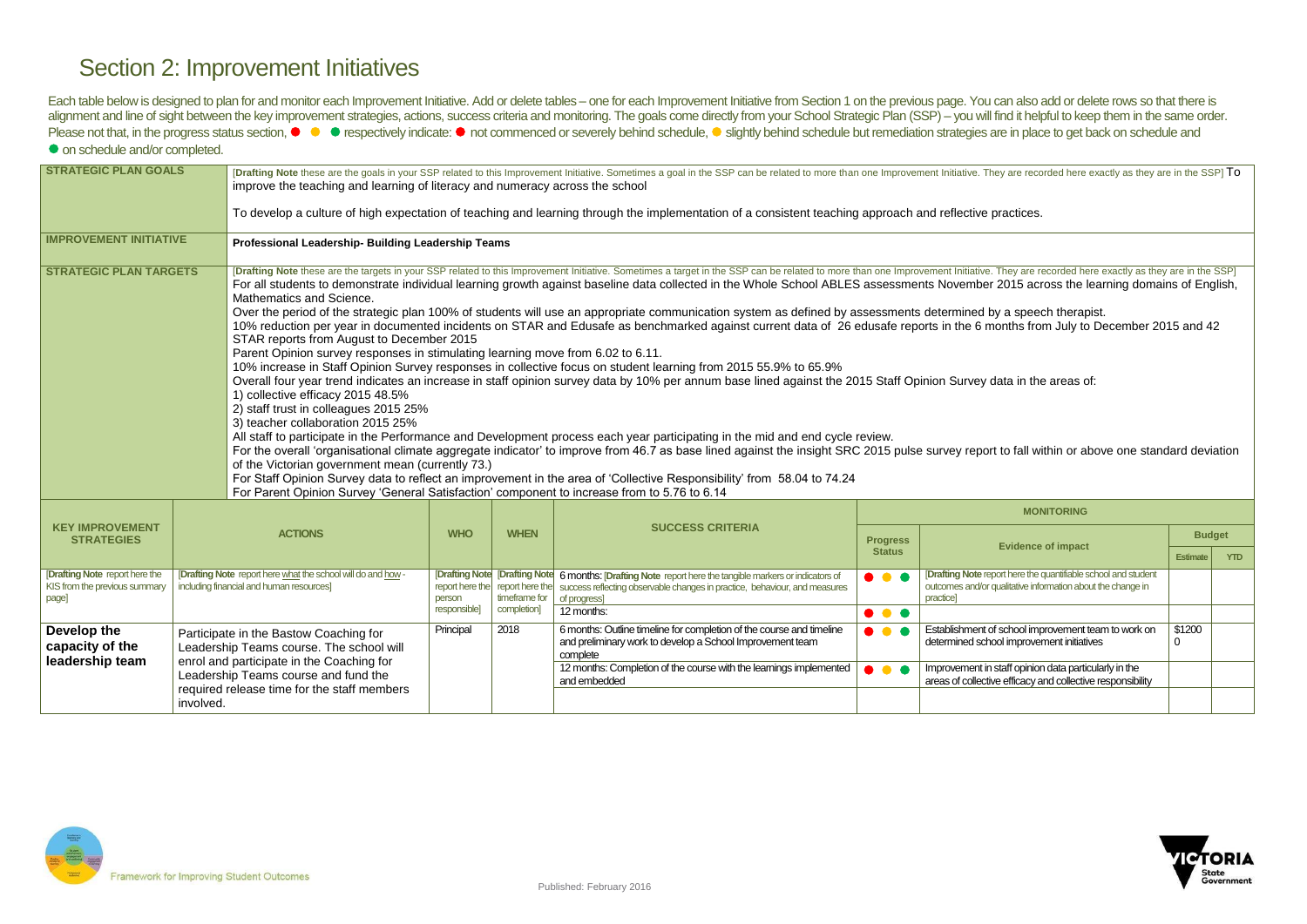

# Section 2: Improvement Initiatives

| <b>STRATEGIC PLAN GOALS</b>                                                                                                                                                                          |                                                                                                    | To create an inclusive, safe, orderly, learning environment where all members of the community feel safe and empowered to learn.                                                                                                                                                                                                                                           |            |             |                                                                                                                                                                                                                                                                                                                                                            |                                                    |                                                                                                                                                                                              |                                  |            |  |  |
|------------------------------------------------------------------------------------------------------------------------------------------------------------------------------------------------------|----------------------------------------------------------------------------------------------------|----------------------------------------------------------------------------------------------------------------------------------------------------------------------------------------------------------------------------------------------------------------------------------------------------------------------------------------------------------------------------|------------|-------------|------------------------------------------------------------------------------------------------------------------------------------------------------------------------------------------------------------------------------------------------------------------------------------------------------------------------------------------------------------|----------------------------------------------------|----------------------------------------------------------------------------------------------------------------------------------------------------------------------------------------------|----------------------------------|------------|--|--|
| <b>IMPROVEMENT INITIATIVE</b><br>Excellence in teaching and learning: Building practice excellence                                                                                                   |                                                                                                    |                                                                                                                                                                                                                                                                                                                                                                            |            |             |                                                                                                                                                                                                                                                                                                                                                            |                                                    |                                                                                                                                                                                              |                                  |            |  |  |
| <b>STRATEGIC PLAN TARGETS</b>                                                                                                                                                                        |                                                                                                    | All staff to engage in a trans-disciplinary approach to support student well being<br>Overall four year trend indicates an increase in staff opinion survey data by 10% per annum baselined against the 2015 Staff Opinion Survey data in the areas of:<br>1) collective efficacy 2015 48.5%<br>2) staff trust in colleagues 2015 25%<br>3) teacher collaboration 2015 25% |            |             |                                                                                                                                                                                                                                                                                                                                                            |                                                    |                                                                                                                                                                                              |                                  |            |  |  |
| <b>KEY IMPROVEMENT</b>                                                                                                                                                                               |                                                                                                    |                                                                                                                                                                                                                                                                                                                                                                            |            |             | <b>SUCCESS CRITERIA</b>                                                                                                                                                                                                                                                                                                                                    | <b>MONITORING</b>                                  |                                                                                                                                                                                              |                                  |            |  |  |
| <b>STRATEGIES</b>                                                                                                                                                                                    | <b>ACTIONS</b>                                                                                     |                                                                                                                                                                                                                                                                                                                                                                            | <b>WHO</b> | <b>WHEN</b> |                                                                                                                                                                                                                                                                                                                                                            | <b>Progress</b><br><b>Status</b>                   | <b>Evidence of impact</b>                                                                                                                                                                    | <b>Budget</b><br><b>Estimate</b> | <b>YTD</b> |  |  |
| <b>Build teacher</b><br>capacity through the<br>provision of high<br>level teaching and<br>learning coaching to<br>improve teacher<br>understanding of<br>pedagogy and<br>instructional<br>practice. | Initiative.                                                                                        | Participate in The Science of Learning<br>Research Centre's Community of Practice<br>The school will dedicate resources in order to<br>participate in the SLRC COP.                                                                                                                                                                                                        | Principal  | 2018        | 6 months: Selected teachers participate in COP<br>sessions led by University of Melbourne researchers.<br>Learnings from the COP will be used to influence<br>professional development opportunities<br>12 months: Teacher driven professional learning<br>teams with a focus on building practice excellence are<br>developed and implemented school wide | $\bullet\bullet\bullet$<br>$\bullet\bullet\bullet$ | Three teachers regularly participating in<br><b>SLRC COP meetings</b><br>Effective PLTs with a focus on BPE<br>facilitated by teachers embedded in the<br>professional development calendar. | \$1200<br>$\Omega$               |            |  |  |
| <b>Build teacher</b><br>capacity through the<br>provision of high<br>level teaching and<br>learning coaching to<br>improve teacher<br>understanding of<br>pedagogy and<br>instructional<br>practice  | Develop teacher led professional learning<br>teams with a focus on building practice<br>excellence |                                                                                                                                                                                                                                                                                                                                                                            | Principal  | 2018        | 6 months: Selected teachers participate in COP<br>sessions led by University of Melbourne researchers.<br>Learnings from the COP will be used to influence<br>professional development opportunities<br>12 months: Teacher driven professional learning<br>teams with a focus on building practice excellence are<br>developed and implemented school wide | $\bullet\bullet\bullet$<br>$\bullet\bullet\bullet$ | Three teachers regularly participating in<br><b>SLRC COP meetings</b><br>Effective PLTs with a focus on BPE<br>facilitated by teachers embedded in the<br>professional development calendar. |                                  |            |  |  |

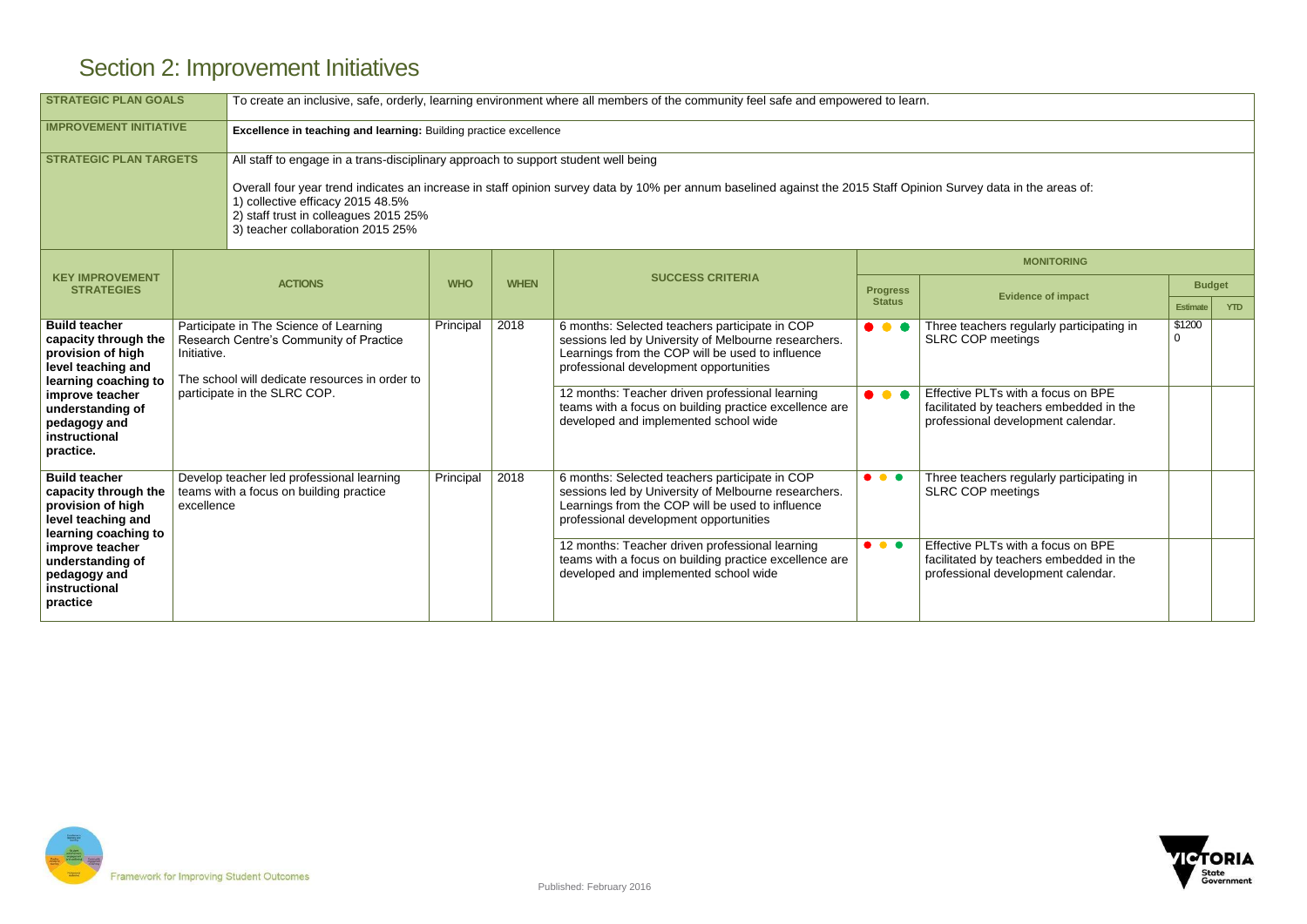# Section 3: Other Improvement Model Dimensions

| <b>STRATEGIC PLAN GOALS</b><br><b>OTHER IMPROVEMENT MODEL</b><br><b>DIMENSIONS</b><br><b>STRATEGIC PLAN TARGETS</b>                                                                                               |           | To improve the teaching and learning of literacy and numeracy across the school<br>To develop a culture of high expectation of teaching and learning through the implementation of a consistent teaching approach and reflective practices.<br>To ensure all students are connected and effectively engaged in their learning.<br>To create an inclusive, safe, orderly, learning environment where all members of the community feel safe and empowered to learn.<br>To establish a culture of collective accountability through the implementation of a performance and development framework.<br>To strategically allocate financial and human resources to best support the strategic plan.<br>Positive Climate for Learning- Intellectual Engagement and Self-Awareness<br>For all students to demonstrate individual learning growth against baseline data collected in the Whole School ABLES assessments November 2015 across the learning domains of English,<br>Mathematics and Science. |            |             |                                                                                                                                                                                                                                                                                                                                                                                                                                                                                                                                                                                                                                                                                                                                                                                                                                                                                                                                                                                                                 |                                                    |                                                                                                                                                                                                                                                                                                                                                                                                                                    |                       |  |  |
|-------------------------------------------------------------------------------------------------------------------------------------------------------------------------------------------------------------------|-----------|----------------------------------------------------------------------------------------------------------------------------------------------------------------------------------------------------------------------------------------------------------------------------------------------------------------------------------------------------------------------------------------------------------------------------------------------------------------------------------------------------------------------------------------------------------------------------------------------------------------------------------------------------------------------------------------------------------------------------------------------------------------------------------------------------------------------------------------------------------------------------------------------------------------------------------------------------------------------------------------------------|------------|-------------|-----------------------------------------------------------------------------------------------------------------------------------------------------------------------------------------------------------------------------------------------------------------------------------------------------------------------------------------------------------------------------------------------------------------------------------------------------------------------------------------------------------------------------------------------------------------------------------------------------------------------------------------------------------------------------------------------------------------------------------------------------------------------------------------------------------------------------------------------------------------------------------------------------------------------------------------------------------------------------------------------------------------|----------------------------------------------------|------------------------------------------------------------------------------------------------------------------------------------------------------------------------------------------------------------------------------------------------------------------------------------------------------------------------------------------------------------------------------------------------------------------------------------|-----------------------|--|--|
|                                                                                                                                                                                                                   |           |                                                                                                                                                                                                                                                                                                                                                                                                                                                                                                                                                                                                                                                                                                                                                                                                                                                                                                                                                                                                    |            |             |                                                                                                                                                                                                                                                                                                                                                                                                                                                                                                                                                                                                                                                                                                                                                                                                                                                                                                                                                                                                                 |                                                    | <b>MONITORING</b>                                                                                                                                                                                                                                                                                                                                                                                                                  |                       |  |  |
| <b>KEY IMPROVEMENT</b><br><b>STRATEGIES</b>                                                                                                                                                                       |           | <b>ACTIONS</b>                                                                                                                                                                                                                                                                                                                                                                                                                                                                                                                                                                                                                                                                                                                                                                                                                                                                                                                                                                                     | <b>WHO</b> | <b>WHEN</b> | <b>SUCCESS CRITERIA</b>                                                                                                                                                                                                                                                                                                                                                                                                                                                                                                                                                                                                                                                                                                                                                                                                                                                                                                                                                                                         | <b>Progress</b>                                    | <b>Evidence of impact</b>                                                                                                                                                                                                                                                                                                                                                                                                          | <b>Budget</b>         |  |  |
|                                                                                                                                                                                                                   |           |                                                                                                                                                                                                                                                                                                                                                                                                                                                                                                                                                                                                                                                                                                                                                                                                                                                                                                                                                                                                    |            |             |                                                                                                                                                                                                                                                                                                                                                                                                                                                                                                                                                                                                                                                                                                                                                                                                                                                                                                                                                                                                                 | <b>Status</b>                                      |                                                                                                                                                                                                                                                                                                                                                                                                                                    | <b>Estimate</b><br>YT |  |  |
| Develop a play<br>based/practical skill<br>development approach<br>to engage students to<br>develop lifelong<br>personal and<br>interpersonal skills<br>with a focus on<br>working towards<br>independent living. | $\bullet$ | Use ABLES as a planning document to<br>support goal setting and instructional<br>approaches<br>Teachers will write consistent,<br>measurable and functional IEP goals<br>Staff will engage in reflective practices<br>Investigate high quality evidenced based<br>practises in teaching and learning for<br>children with special needs<br>PD plans are clearly linked to overarching<br>school wide plans and initiatives<br>Technology focus group developed to<br>support teacher use of technology to<br>enhance student learning<br>Moving towards a trans-disciplinary<br>approach where therapists collaborate<br>with teachers on goal setting and with<br>leadership on class groupings<br>Regular opportunities for parents and<br>carers to engage with support agencies<br>and access information to support their<br>child's learning.<br>All students will leave Early Years with a                                                                                                  | Principal  | 2018        | 6 months:<br>Child Centred Learning teams for each class created<br>and meeting structure developed. ABLEs data<br>informs teaching strategies<br>All early years students have a communication<br>assessment completed<br>12 months:<br>Teachers effectively use data to inform their teaching<br>practice.<br>Teachers provide evidence of multiple forms of<br>feedback to support their reflective practice.<br>IEP goals have a clear link to ABLES data.<br>Consistent language, evidence and goals will be<br>presented in PD plans and school wide documents.<br>Technology focus group is operating<br>Therapists are involved in goal setting for all students<br>throughout the school.<br>All students leaving Early Years will have a functional<br>communication system.<br>Reduction in documented incidents within the<br>playground on STAR and edusafe.<br>Child Centred Learning documentation supports the<br>emphasis that play and practical skill development is<br>promoted school wide | $\bullet\bullet\bullet$<br>$\bullet\bullet\bullet$ | A multi-disciplinary team planning<br>collectively to focus upon students individual<br>IEP goals and working on embedding an<br>effective communication system. ABLES<br>data informs potential teaching strategies.<br>Data is routinely used during Child Centred<br>Learning planning meetings to inform<br>practice<br>Reduction of student behaviour caused<br>edusasfe reports in the six month July-<br>December to be <26 | \$120<br>00           |  |  |



| approach and reflective practices. |                                                                                                                                                                                                                       |                 |               |  |  |  |  |  |  |
|------------------------------------|-----------------------------------------------------------------------------------------------------------------------------------------------------------------------------------------------------------------------|-----------------|---------------|--|--|--|--|--|--|
| red to learn.<br>work.             |                                                                                                                                                                                                                       |                 |               |  |  |  |  |  |  |
|                                    |                                                                                                                                                                                                                       |                 |               |  |  |  |  |  |  |
|                                    | assessments November 2015 across the learning domains of English,                                                                                                                                                     |                 |               |  |  |  |  |  |  |
|                                    | <b>MONITORING</b>                                                                                                                                                                                                     |                 |               |  |  |  |  |  |  |
| <b>Progress</b>                    | <b>Evidence of impact</b>                                                                                                                                                                                             |                 | <b>Budget</b> |  |  |  |  |  |  |
| <b>Status</b>                      |                                                                                                                                                                                                                       | <b>Estimate</b> | <b>YTD</b>    |  |  |  |  |  |  |
|                                    | A multi-disciplinary team planning<br>collectively to focus upon students individual<br>IEP goals and working on embedding an<br>effective communication system. ABLES<br>data informs potential teaching strategies. | \$120<br>00     |               |  |  |  |  |  |  |
|                                    | Data is routinely used during Child Centred<br>Learning planning meetings to inform<br>practice<br>Reduction of student behaviour caused<br>edusasfe reports in the six month July-<br>December to be <26             |                 |               |  |  |  |  |  |  |

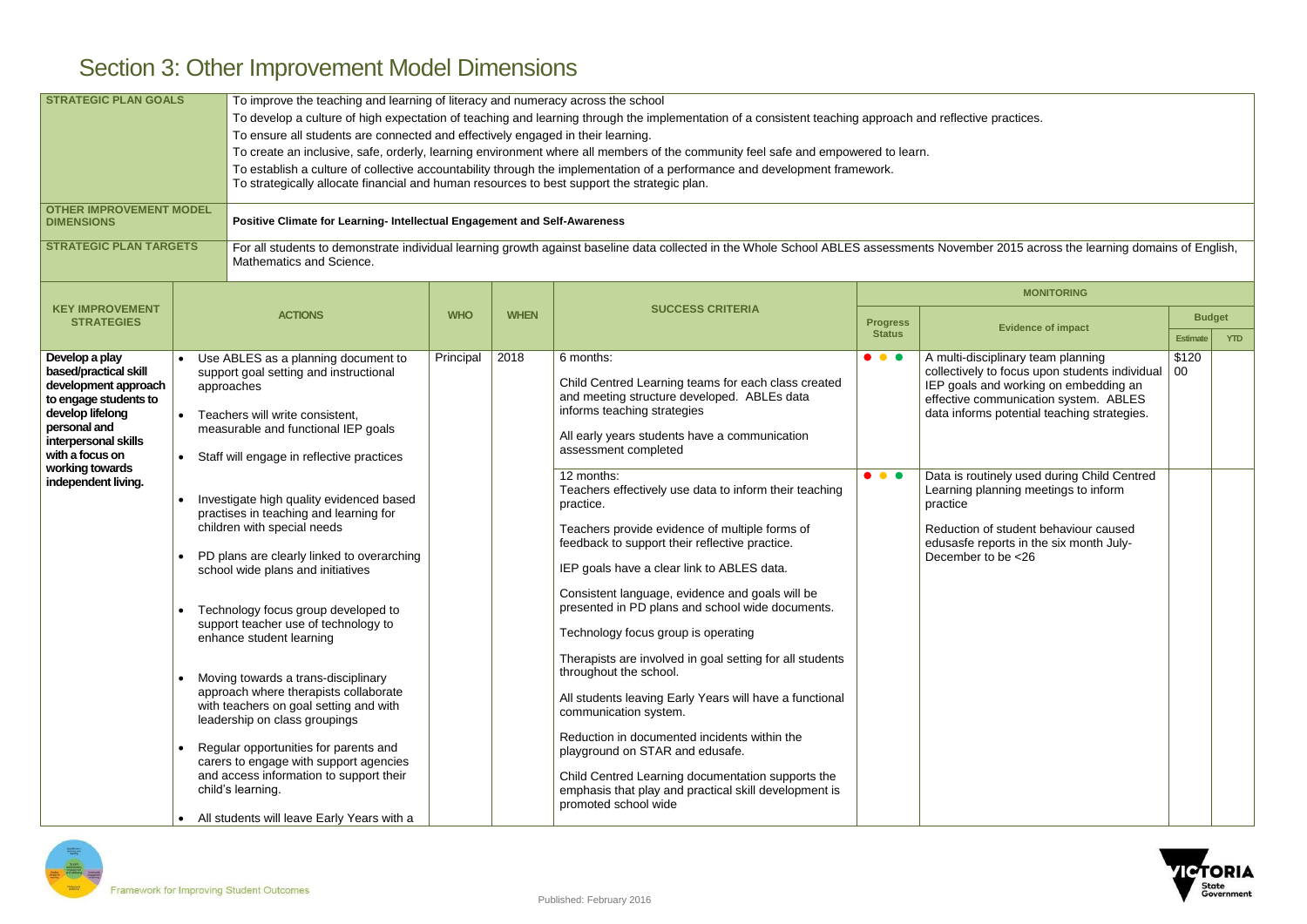

| functional communication system                                                                                               |  |
|-------------------------------------------------------------------------------------------------------------------------------|--|
| Structured play based and practical skills<br>teaching and learning opportunities will<br>occur in the yard during play time. |  |